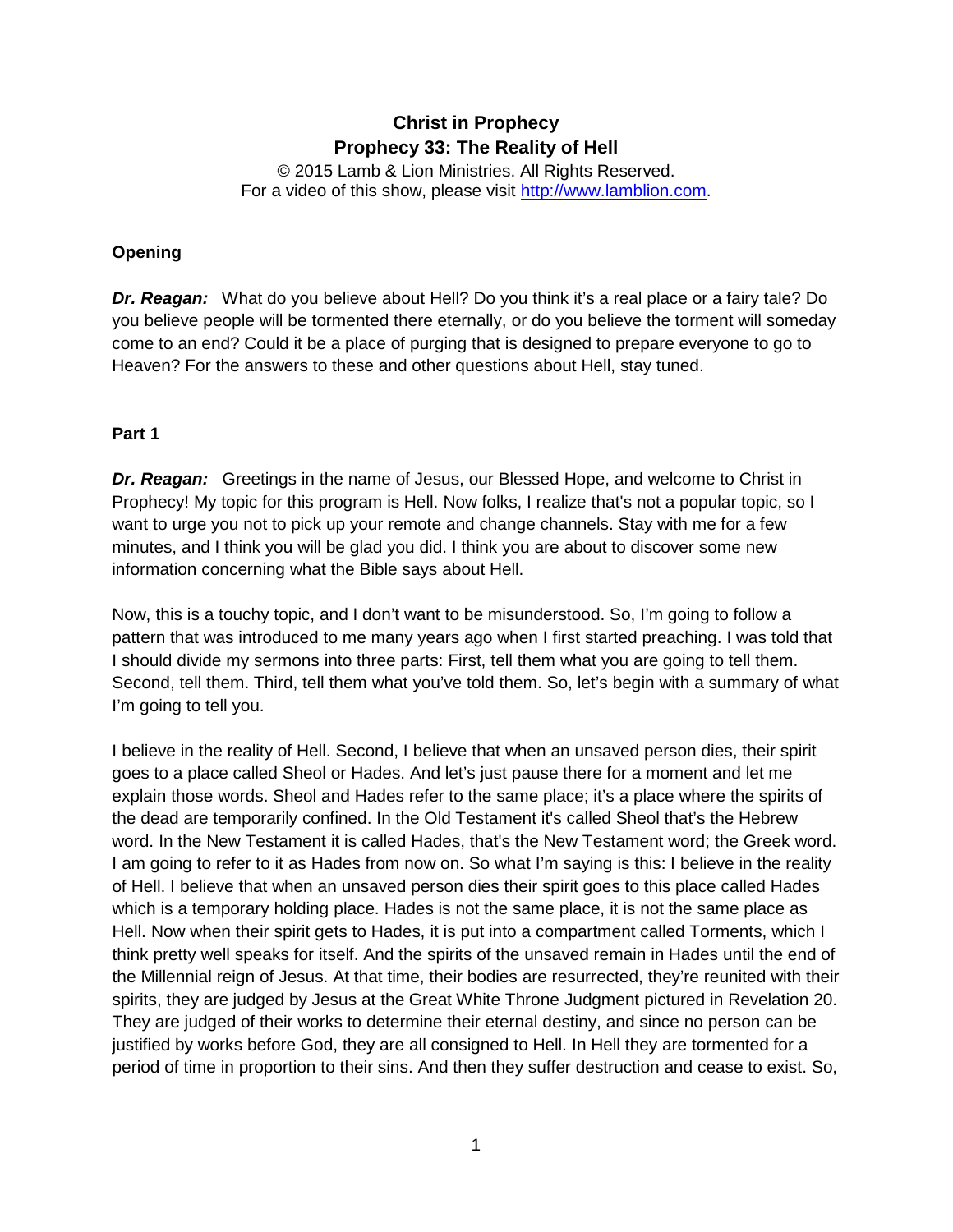the only way in which my viewpoint differs from the traditional view is that I do not believe the Bible teaches eternal torment.

Let me hasten to point out that my view is not what is called Annihilationism. According to that view, the unbeliever simply ceases to exist at death. That view is very unbiblical. Another very unbiblical view is that it is a place of purification, and that after a period of torment, each person will be cleansed of their sins and saved. This is called universalism. It's also a very unbiblical view.

The Bible teaches that God does not wish that any should perish, but it also teaches that most will be lost because of their unwillingness to repent and to relate to God in faith.

My viewpoint, which is held by many Evangelicals, is called Conditionalism. It is called that because those of us who hold the viewpoint do not believe in the inherent immortality of the soul. Many Christians are surprised to discover that the Bible does not teach the immortality of the soul. In fact, the whole idea originated with Greek philosophers like Plato. The Bible says point blank that God alone is immortal. You will find that passage in 1 Timothy 6:16 where it says and I quote "God alone possesses immortality and dwells in unapproachable light . . ." Concerning believers, the Bible says we will become immortal at the time of our resurrection. You will find that truth expressed in 1 Corinthians 15 in verse 42 where it says that when a believer dies, the body is "sown as a perishable body, but is raised an imperishable body." This truth is repeated in verse 53 where it says: For this perishable must put on the imperishable, and this mortal must put on immortality.

So, we believers will become immortal at the time of our resurrection. But the Bible never says a word about unbelievers ever becoming immortal. So the Conditional viewpoint contends that immortality is conditional on putting your faith in Jesus as your Lord and Savior. Now the reason the debate over immortality of the soul is so important is because throughout Christian history, theologians have argued that since the soul is immortal, it must exist eternally either in Heaven or in Hell. But the Bible clearly teaches that the soul is not inherently immortal. Only God is inherently immortal. Again, believers become immortal at the time of the resurrection when they receive their glorified bodies. And again, there is no mention anywhere in the Bible about unbelievers ever becoming immortal.

#### **Part 2**

*Dr. Reagan:* Welcome back to Christ in Prophecy and our discussion of the reality of Hell. I have discovered that Hell is one of the most unpopular of all topics in Christendom. Preachers rarely talk about it, and I think this is primarily because they are uncomfortable with what they think the Bible teaches about Hell.

Let me illustrate my point: Let's say that the age of accountability is 13, by that I mean the age at which a person becomes responsible for their sins. And that is the age that the Jews have always taught. Now, let's say that a 16 year old unsaved boy gets his driver's license and he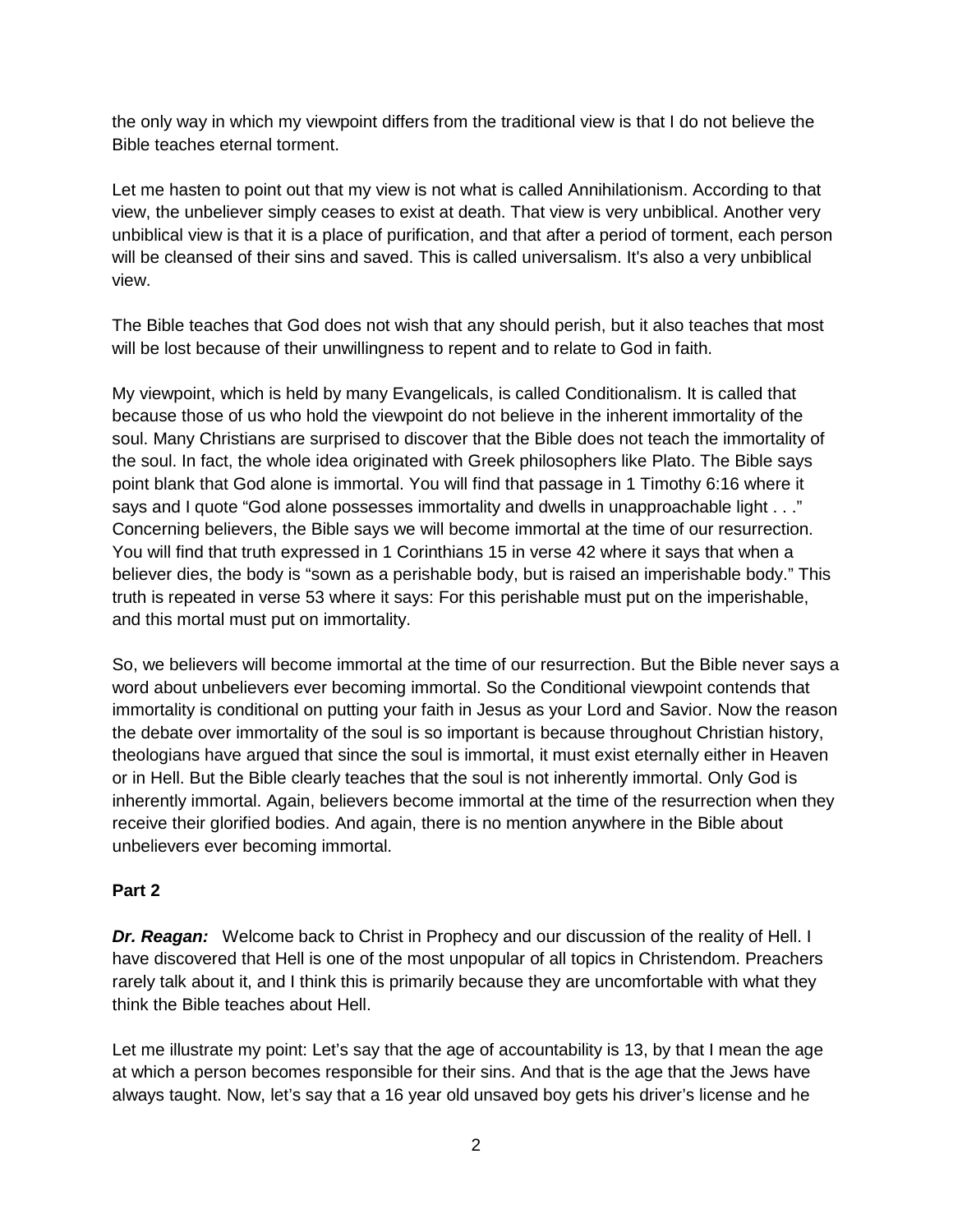goes out and starts driving recklessly as most 16 year olds do. And immediately he's killed in an automobile accident, something that commonly happens. It is very difficult for a pastor to express the traditional view that this boy is going to be tormented eternally for 3 years of unrepented sins that he committed between the ages of 13 and 16. Think about it: the Bible states over and over and over again that God is a God of Justice. Is it justice to torment a boy eternally for 3 years of sins? Doesn't this convert God from a God of Justice into a Cosmic Sadist?

Now, I want to emphasize that the traditional view of eternal torment is not an unbiblical view, in the sense that it is not based upon the Scriptures. It is based upon Scriptures that, at first glance, seem to indicate eternal torment, especially if you believe in the immortality of the soul. It is also based on the spiritualization of many, many scriptures.

Let me illustrate this point about spiritualization. Let's begin with the most famous verse in the Bible John 3:16. Have you ever stopped to think what Jesus says in that verse about what will happen to those who are lost? The verse says, "For God so loved the world, that He gave His only begotten Son, that whoever believes in Him shall not perish, but have eternal life." Jesus says that they will perish. Now folks, you either perish or you don't. In fact what verse got me thinking about Hell and about what happens in Hell is I was reading a book by C.S. Lewis called, "The Problem of Pain" and in that book he quoted this and he said, "What does perish mean?" He says, "Perish means you cease to exist." He says, "How in the world can you be in a state of eternally perishing? Sooner or later you perish." So Jesus said that the unsaved would perish.

Now, Jesus made another comment about the unsaved in Matthew 7:13 there He said, "Enter by the narrow gate; for the gate is wide, and the way is broad that leads to destruction, and many are those who enter by it." So in that particular passage Jesus says that the unsaved will be destroyed. First He says they will perish, then He says they will be destroyed.

Now let's go to a third verse Paul in 2 Thessalonians 1:9 picks up the very concept that Jesus had expressed and he says, "These, the unsaved, will pay the penalty of eternal destruction away from the presence of the Lord and from the glory of His power." So Paul also says that the lost will be destroyed.

Let's look at the book of Hebrews for a moment, we don't know for sure who the author of Hebrews was but in Hebrews 10:27 he mentions that the lost will be consumed by fire. Here is what he said, "The unrighteous will experience a terrifying judgment, namely, the fury of a fire which will consume the adversaries." Sounds pretty terminal, doesn't it?

And then the last passage from the New Testament I'd like to mention comes from the Apostle John in the book of Revelation in chapter 20 verse 14, he says, "The unsaved will be thrown into the Lake of Fire," which is Hell, "where they will experience the Second Death." So, we have words like perish, destroyed, consumed by fire, second death. I don't know about you but it all sounds very terminal to me.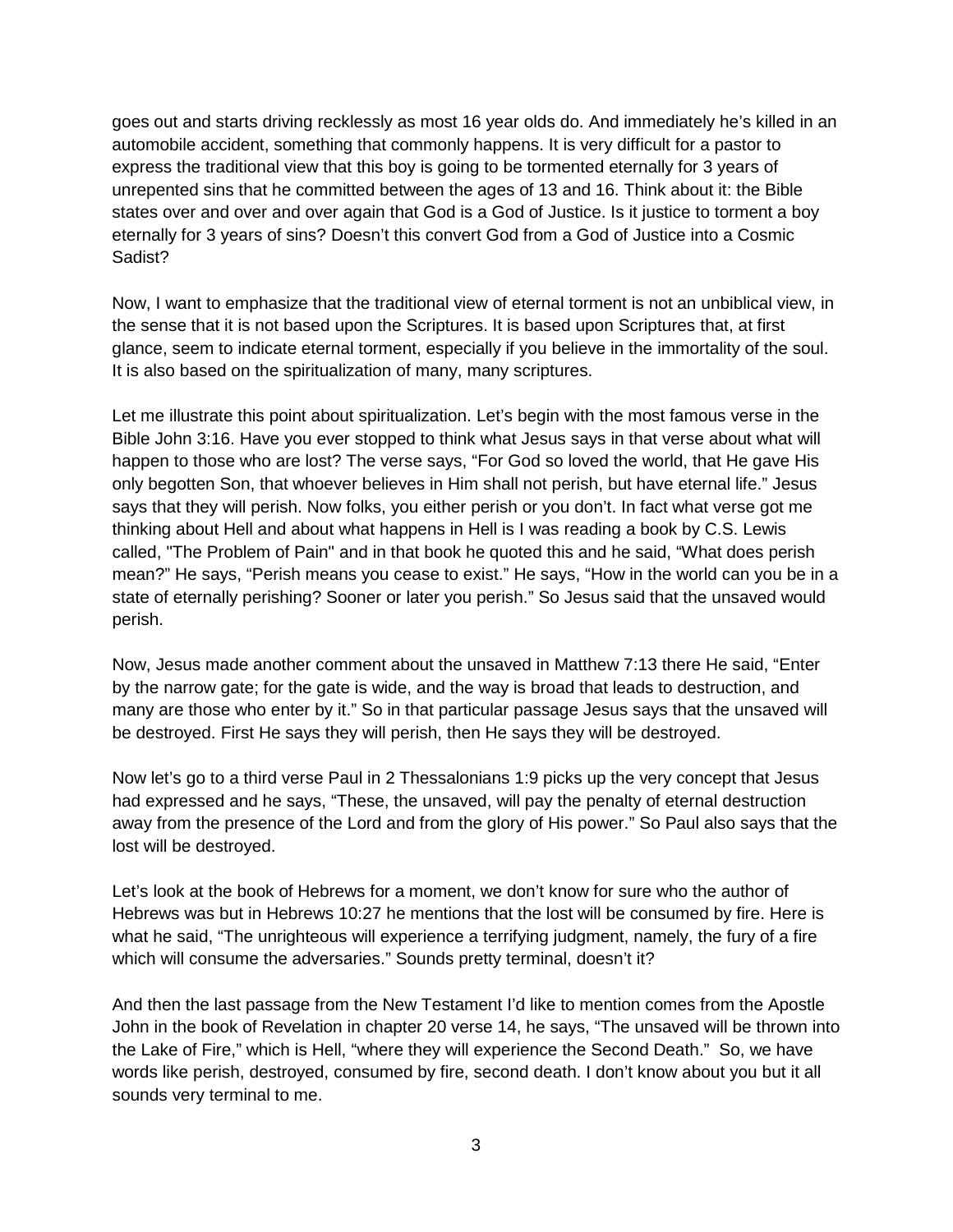And, the Old Testament presents the same image of ultimate destruction: In Psalm 22, written by King David, it says that unbelievers will ultimately die because they "will not be able to keep their souls alive." Here's how the passage reads: verse 28, "All the prosperous of the earth will eat and worship," that is the beginning of the Millennium, "and all those who go down to the dust will bow before Him, even he who cannot keep his soul alive."

And Isaiah, in chapter 66, verse 24 says that unbelievers in Hell will become "corpses," that's dead people folks. Here's how the passage reads: Then they the saved will go forth and look on the corpses of the men who have transgressed against Me. For their worm shall not die, and their fire shall not be quenched; and they shall be an abhorrence to all mankind." Now, since we are talking here about dead people, the phraseology about the worm and the fire appears to be figurative language that emphasizes the fact that the testimony of what happens to unrepentant sinners will never die.

And, to sum it all up, I want you to consider a verse from Matthew 10:28 where Jesus Himself says, "Do not fear those who can kill the body but are unable to kill the soul; but rather fear Him who is able to destroy both soul and body in Hell."

Let's review again: Jesus said the unsaved will perish. Jesus said the unsaved will be destroyed. Paul said they would suffer destruction. The author of Hebrews said they will be consumed by fire. John said they would experience the second death. David said their souls will die. Isaiah said they will become corpses. The only way to get around these descriptions is to spiritualize them by contending that they do not mean what they say.

Now, the Traditionalists respond in several ways. First**,** they point to verses like Matthew 23:4 which says and I quote: "The wicked will go away into eternal punishment, but the righteous into eternal life." But folks, "eternal punishment" does not necessarily mean "eternal punishing." It can mean that, but it doesn't have to mean that. It can mean, instead, a punishment with eternal consequences like destruction. The Bible speaks of "eternal judgment" in Hebrews 6:2. That does not mean a judgment that continues eternally. Rather, it is a judgment with eternal consequences. Likewise, the Bible speaks of "eternal redemption" in Hebrews 9:12. This does not mean Christ will continue the act of redemption eternally. Rather, it means that Jesus' death on the Cross produced a redemption with eternal consequences.

A second traditionalist response is to point to the fact that the book of Revelation says the Antichrist and his False Prophet will be tormented forever. And so the traditionalist asks, "If these two men can be tormented forever, why not other people who are lost?" Well, my response is that the Antichrist and the False Prophet are two very special cases. There could be two reasons why they are singled out for eternal torment: First, they will be responsible for killing one-half of humanity and two-thirds of the Jews. If ever there was a crime that deserves eternal torment that would be it. Second, they may well be demons in human form. Both are referred to as "beasts," and the Antichrist is described as a beast "who comes up out of the Abyss." That happens to be the place where certain demon spirits are imprisoned. If they are demons, then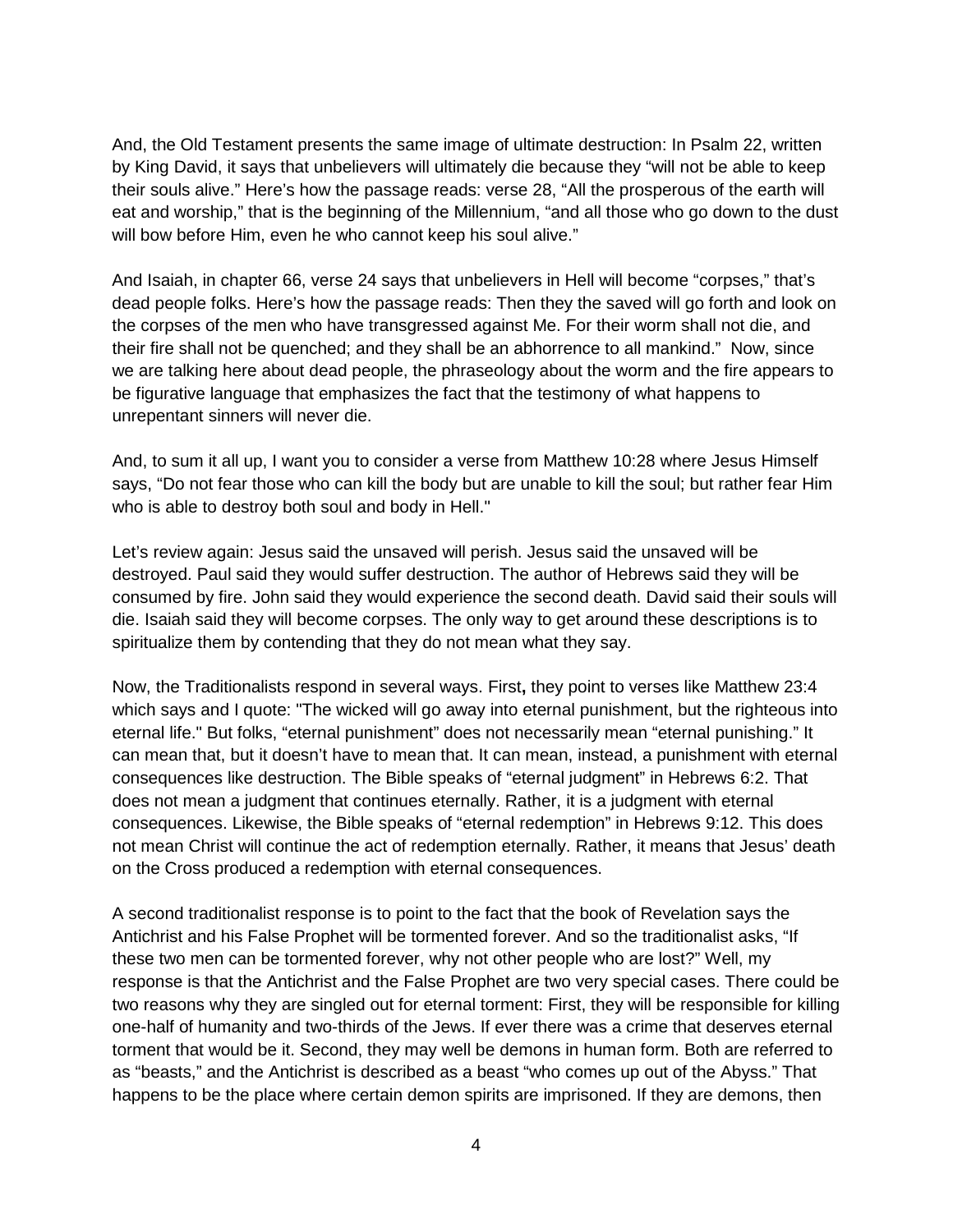eternal punishment in Hell would be appropriate, for the Bible says that Hell was created for the Devil and his angels, and the implication of the Scriptures is that they will be tormented there forever.

A third traditionalist response is to point to Revelation 14:9-11 where it says that those who take the mark of the beast during the Tribulation will be consigned to Hell where quote "the smoke of their torment will go up forever." But folks, the problem with this argument is that the reference to "the smoke of their torment" is a phrase that is used elsewhere in the scriptures in a symbolic sense. Thus, in Isaiah 34:10 there is a reference to the smoke of Edom's destruction going up forever. The passage reads as follows: For the Lord has a day of vengeance, a year of recompense for the cause of Zion. And its, Edom's streams shall be turned into pitch, and its loose earth into brimstone, and its land shall become burning pitch. It shall not be quenched day or night; its smoke shall go up forever*.* Notice that it says the smoke of Edom's destruction will "go up forever." Now folks, I have been to Edom several times. It is located in the southern portion of modern day Jordan in the area around Petra. I have seen the destruction of Edom first hand. But there was no smoke ascending to heaven. The reference to eternal smoke is obviously symbolic, indicating that Edom's destruction will give eternal testimony to how God deals with a sinful society. The same is true of Jude 7 when it says that: "Sodom and Gomorrah are exhibited as an example, in undergoing the punishment of eternal fire." Notice, this passage says point blank that what Sodom and Gomorrah experienced is an example of eternal fire! Again, I have been to the area at the southern tip of the Dead Sea where these twin cities existed. The area is one of utter destruction, but there is no smoke going up to heaven. These cities are not burning eternally. They simply suffered a fiery destruction that had eternal consequences. So, what does these expressions mean? I would argue that they are symbolic expressions that mean that the fate of Edom and the fate of Sodom and Gomorrah is an eternal testimony to the consequence of unrepentant sin. Neither one is burning eternally. Rather, they suffered a fiery destruction that had eternal consequences.

#### **Part 3**

**Dr. Reagan:** Welcome back to Christ in Prophecy and our discussion of the reality and nature of Hell. Well, folks, I have told you what I was going to tell you. Then I told you in detail. And now, I want to conclude by telling you what I told you. In defining any doctrine, everything the Bible has to say about the issue must be considered. Concerning the issue of Hell, the only way I have been able to incorporate all that the Bible has to say is to make the following conclusions: Number one, those who die outside a faith relationship with Jesus are initially confined to a compartment in Hades called Torments. Second, at the end of the Millennium, they will be resurrected and judged of their works by Jesus at the Great White Throne Judgment. Third, all of them will be condemned to Hell because no one can be justified before God by their works. Fourth, they will be cast into the lake of fire which is Hell where they will suffer a time of torment in proportion to their sins. Number five, they will then experience the "second death" the death of body, soul and spirit. This view, once again, is called Conditionalism, and it differs from the Traditional view in only one respect, it believes in ultimate destruction for the unsaved rather than eternal torment. I want to conclude with one last argument in behalf of the Conditionalist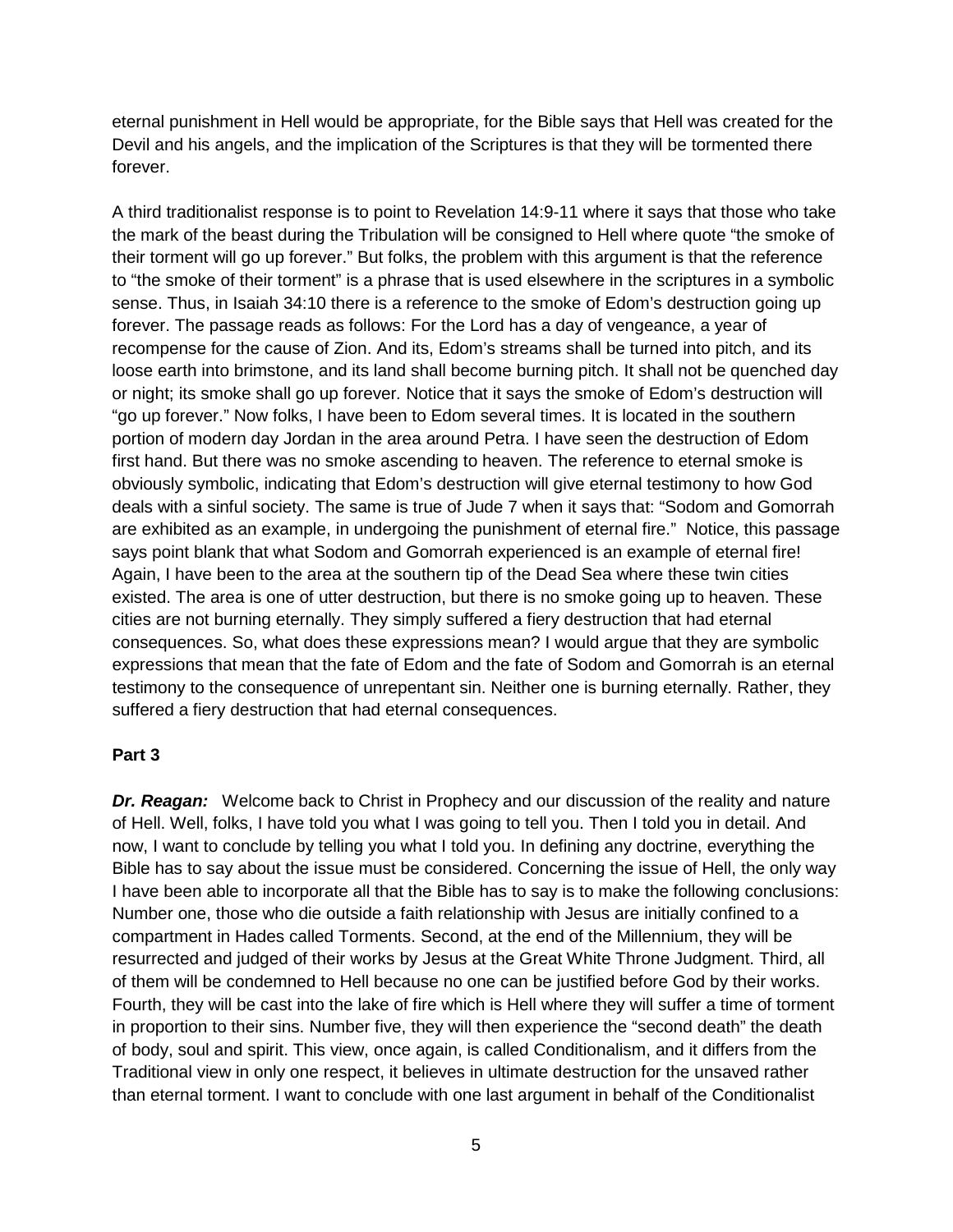viewpoint. It has to do with the debt that Jesus paid for our sin. The Bible clearly teaches that Jesus paid that debt for us.

Now how did he do it? Through severe suffering followed by death. He did not experience eternal torment, and therefore, eternal torment must not be a part of the debt we owe. The Bible says that "the wages of sin is death." Accordingly, we experience bodily death because of our sins. And if we are never saved, we will experience the Second Death, which will constitute the death of body and soul.

If you are saved, you die once. If you are unsaved, you die twice; first you experience bodily death and then you experience the death of body and soul in Hell, after a period of torment that is in proportion to your sins.

# **Part 4**

**Dr. Reagan:** Welcome back to Christ in Prophecy and our discussion of the reality of Hell. Now I'd like to share with you two stories about Hell that I think are very insightful. The first is taken from the life of one of the foremost Christian scholars of the 20th Century, an Englishman named C. S. Lewis. He went to hear a young preacher present a sermon on the subject of God's judgment on sin. At the end of his message, the young man said, "If you do not receive Christ as Savior, you will suffer grave eschatological ramifications!" After the service, Lewis went up to the young preacher and said, "Did you mean that the person who doesn't believe in Christ will go to Hell?" "Precisely," the young preacher responded. "Well then say so," Lewis replied. Folks, the stakes are just too great to beat around the bush.

And that reminds me of one of my favorite sermons of all time, a sermon by the great Scottish-American preacher, Peter Marshall who died at the early age of 46 while he was serving as the pastor of the New York Presbyterian Church in Washington, D.C, and while he was also serving as the Chaplain of the United States Senate. The sermon of his that impressed me so greatly was one about the message of the Prophet Elijah for America today. Marshall told the story of Elijah's confrontation with the prophets of Baal, constantly emphasizing the prophet's call for a decision which is recorded in 1 Kings 18:21 which reads, "How long will you hesitate between two opinions? If Yahweh is God, follow Him; but if Baal, follow him." As Marshall progressed through this sermon, he repeated this challenge over and over again, applying it to Americans. He ended his sermon with these words: We need a prophet who will have the ear of America and say to her now, "How long will you halt and stand between two opinions? If Yahweh be God, follow him, but if Baal be God, follow him, and go to Hell!"

Well, I was driving my car while I was listening to that sermon, and when I heard his powerful ending, it caught me by such surprise that I nearly drove off the road! That's the kind of preaching we need today, People need to be confronted with their sins, they need to be pointed to Jesus as their only hope, and they need to be warned emphatically about the danger of Hell.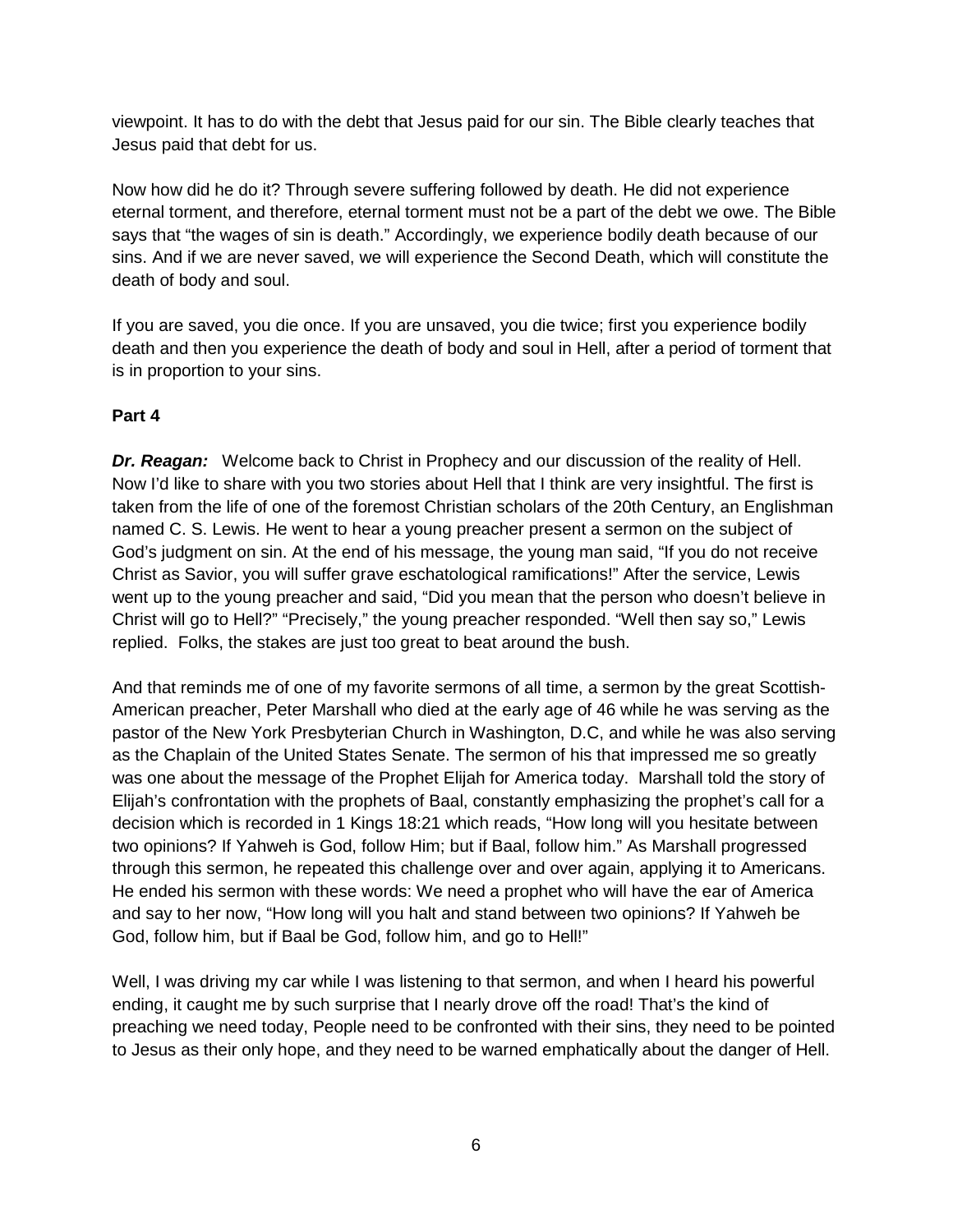I hope and pray that you are ready to meet your Maker, that you have repented of your sins and received Jesus as your Lord and Savior, that you are a candidate for Heaven and not Hell.

If you are uncertain of your eternal destiny, I urge you to reach out in faith to Jesus, tell Him you are sorry for your sins, and receive Him as your Lord and Savior. Salvation is a free gift of God. There is nothing that you can do to earn it. Receive the gift in faith through Jesus, and rejoice over your salvation.

## **Part 5**

*Dr. Reagan:* Welcome back to Christ in Prophecy and our discussion of the reality of Hell. As we bring this program to an end, I want to share some thoughts with you about the nature of God. Modern day preaching tends to focus on the love, mercy, and grace of God. But there is another side of God that all of us need to be aware of. He is also a God of holiness, righteousness and justice. The balanced view of God's nature can be found in the Old Testament in the book of Nahum. In Nahum 1:7 the prophet speaks of God's grace, love and mercy, he writes: "The LORD is good. He is a stronghold in the day of trouble, and He knows those who take refuge in Him."

But in verses 2 and 3, Nahum speaks of the righteousness, the holiness and the justice of God, he writes: "A jealous and avenging God is the LORD; the LORD is avenging and wrathful. The LORD takes vengeance on His adversaries, and He reserves wrath for His enemies. The LORD is slow to anger and great in power, and the LORD will by no means leave the guilty unpunished."

People tend to think that God is a Cosmic Teddy Bear who will wink at their sins. But as these passages from Nahum clearly reveal, God takes sin very seriously. His love and His justice both require Him to deal with sin. A loving God could never ignore the sins of a pedophile. Nor could a God of justice simply overlook the sins of a murderer. God must deal with sin, and He does so in one of two ways grace or wrath. This truth is revealed in a sermon delivered by John the Baptist which is recorded in the Gospel of John. Everyone seems to know John 3:16, but hardly anyone seems to be aware of John 3:36 which reads as follows: "He who believes in the Son has eternal life; but he who does not obey the Son will not see life, but the wrath of God abides on him." This verse clearly states that every person on planet earth this very moment is under either the grace of God or the wrath of God. Those are the only two ways in which God deals with sin; grace or wrath. It is a glorious thing, a glorious thing to be living under the grace of God. It is a terrible thing to be living under His wrath.

The Bible says that Jesus is returning in wrath. He is returning to pour out the wrath of God on those who have rejected God's love, grace and mercy. The first time Jesus came, He came as a suffering lamb to die for our sins. He is returning as a roaring lion to pour out God's wrath. The Bible says that when He returns, those who have put their faith in Him will rejoice like a calf released from a stall, whereas those who have rejected Him will crawl into holes in the ground and cry out for the mountains to fall upon them.